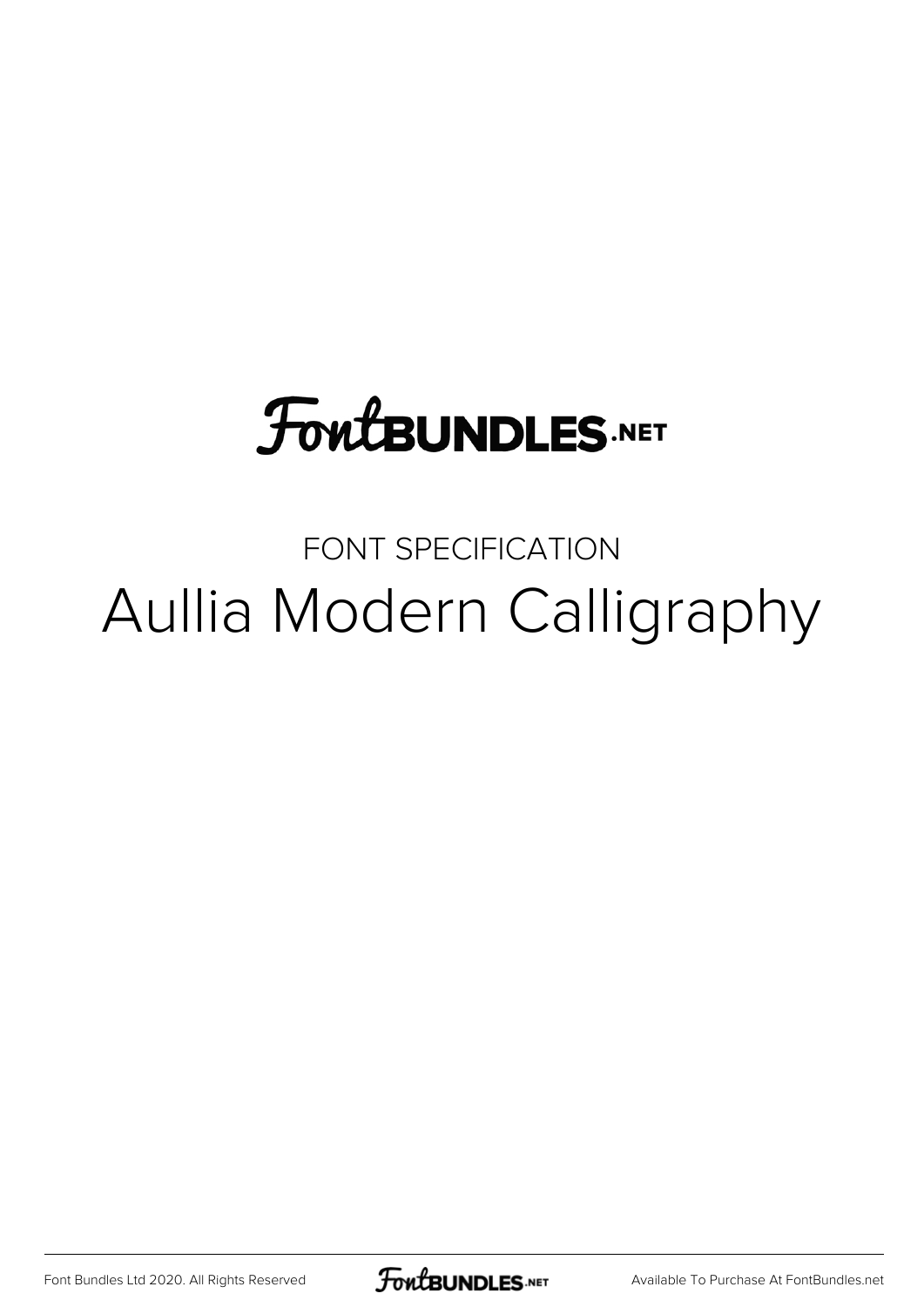## Aullia - Regular

**Uppercase Characters** 

 $GBCDEFGHJKLN$ LO P Q RS TULI V V X 42

Lowercase Characters

rbclefghtphlwvrpqvstvvn

 $\times \gamma$ 

#### **Numbers**

0123456789

#### Punctuation and Symbols



### All Other Glyphs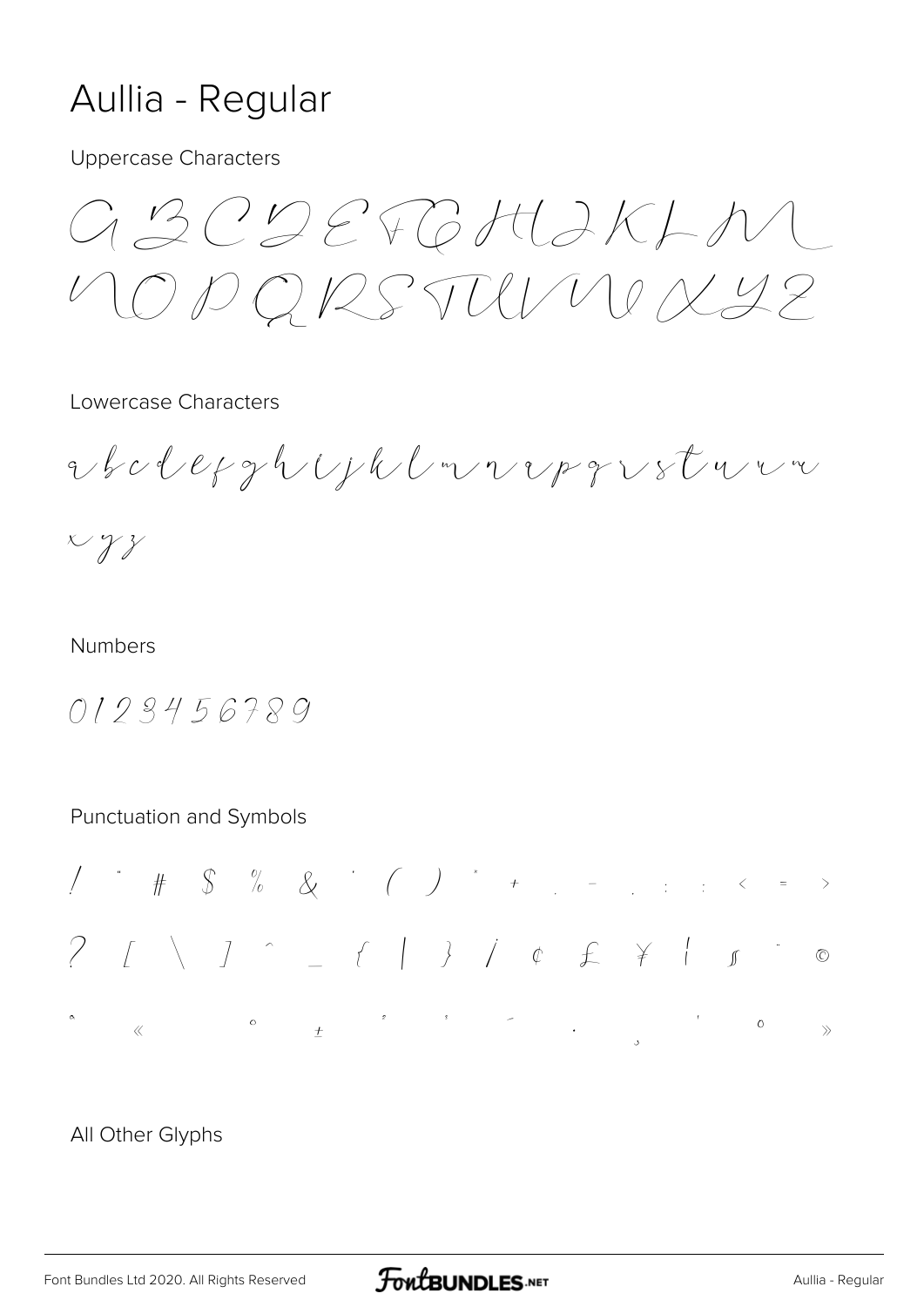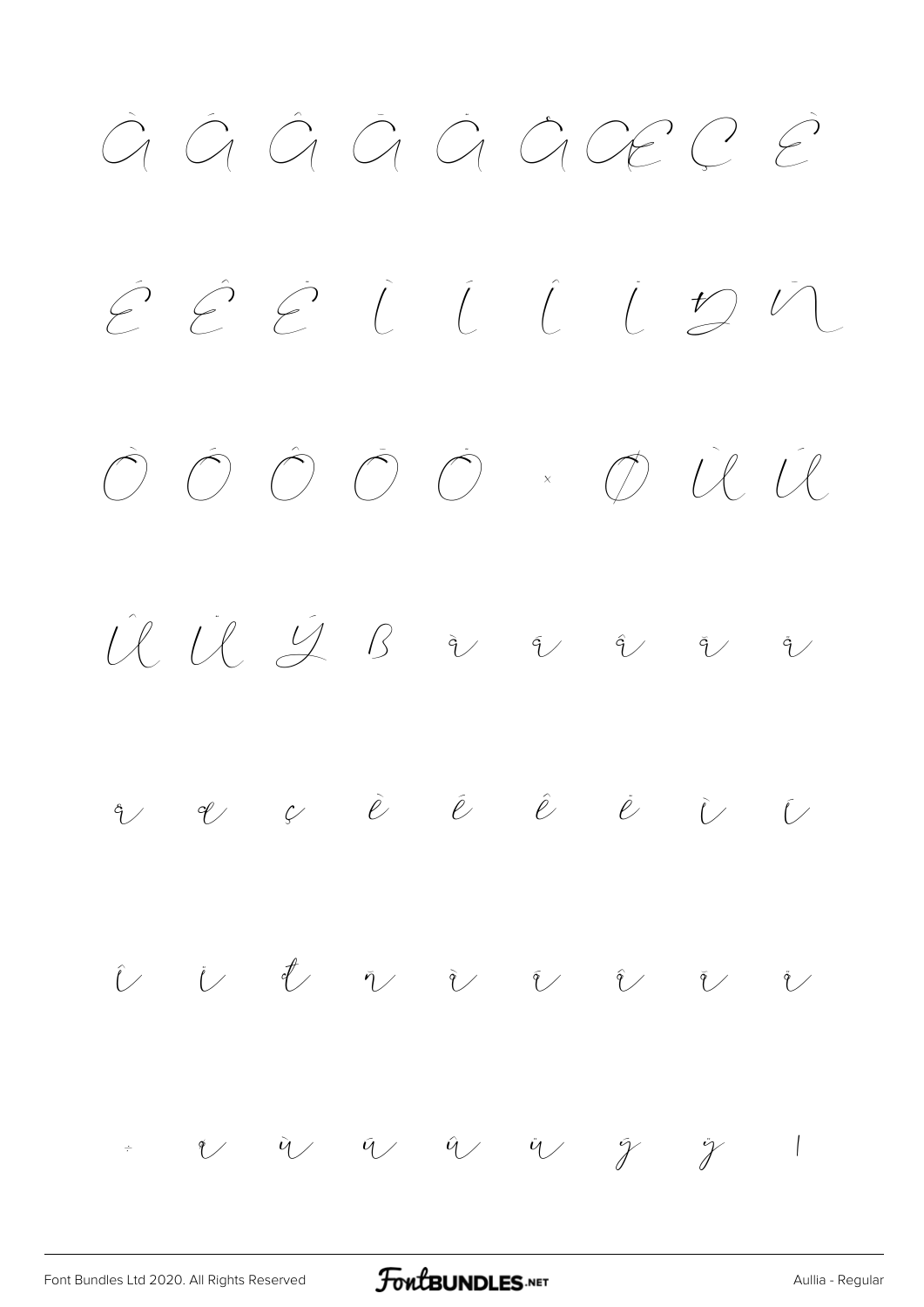$C2$   $C_5$   $S_5$   $C_6$   $C_7$   $D_8$ 





 $HLAKANV$ 

 $RSLUMAZZI$ 

 $\overline{O}$   $\overline{O}$   $\overline{O}$   $\overline{O}$   $\overline{O}$   $\overline{O}$   $\overline{O}$   $\overline{O}$   $\overline{O}$   $\overline{O}$   $\overline{O}$